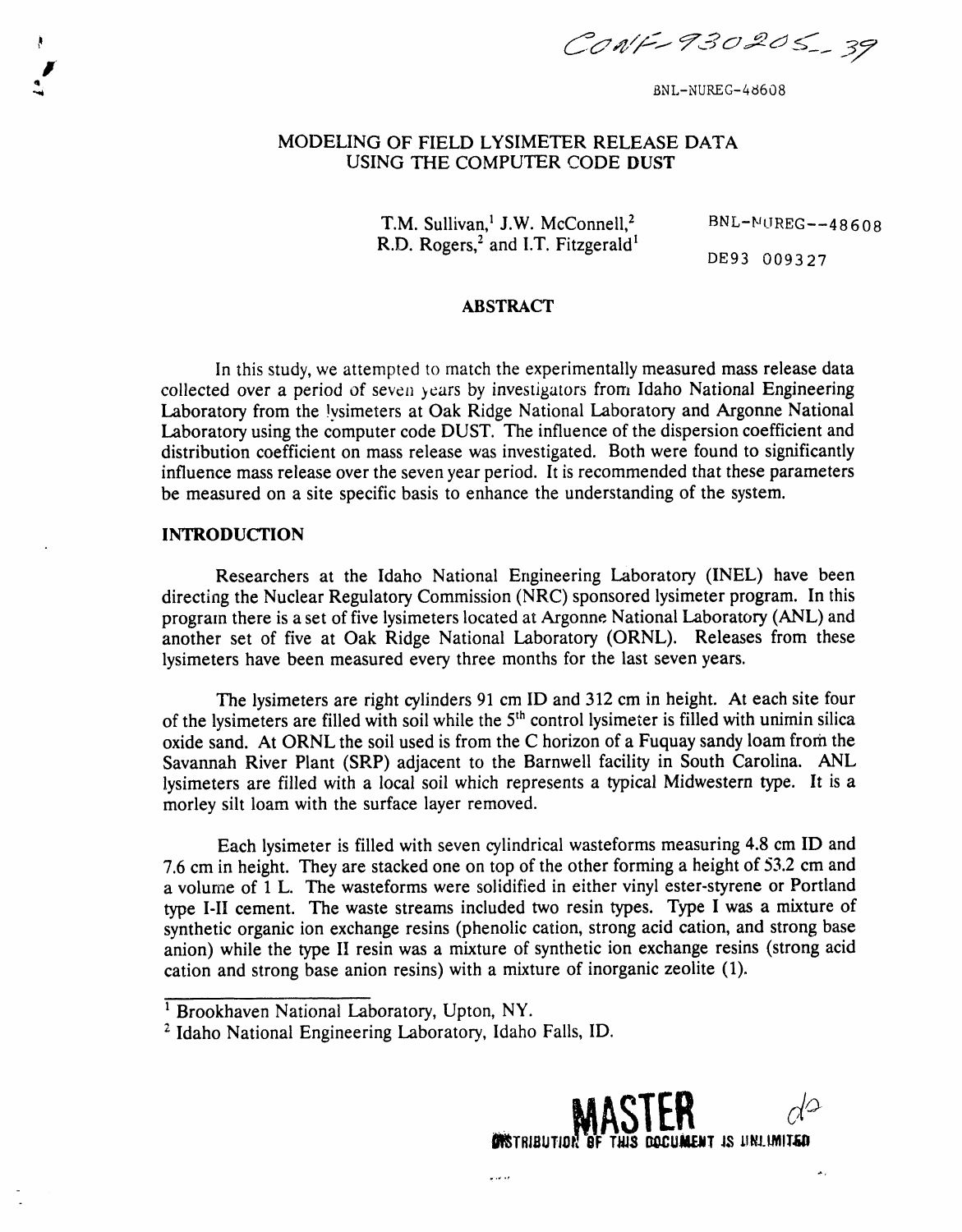Ea**c**h l**y**simeter is equipped with 5 mois**t**ure **c**ollecting **c**ups, soil moisture*/*temp**e**rature probes which are located at various places throughout the lysimeter and a leachate container located at the bottom of the lysimeter, Figure  $1(1)$ . Below the fill material a layer of filter fabric was placed between the soil or sand and the gravel bed. The filter promotes drainage by preventing clogging of the leachate container. A 10-20 cm gravel bed is located below the filter fabric. The gravel bed promotes drainage and acts as a filter to further prevent sand or soil particles from entering the leachate container.

Ib **ts**,**,**-

호

Measurable releases are being collected from moisture cup 3 which is located approximately 23 cm from the bottom of the wasteforms and the lysimeter leachate collector system (including the gravel) located 51 cm below the bottom of the wasteforms. The radionuclides found in the leachate collector to date are Cs-137, Sr-90, Cs-134, Sb-125.

In this study, we attempted to match the experimental data collected over a period of seven years by INEL from the lysimeters at ORNL and ANL using the computer code DUST. The DUST code is designed to calculate radionuclide release from the wasteform and the subsequent transport in a LLW disposal facility.

## **DU**S**T** CO**DE**

The **c**ode used to model the release of the radionuclides from the lysimeters is **D**US*T* (Disposal Unit Source *T*erm). The code is a one dimensional code which models wasteform release and contaminant transport. The DUS*T* code has the ability to simultaneously model three different types of wasteform release mechanisms: diffusion, dissolution, and surface rinse. Transport is modeled by a finite difference method or by a mixing cell cascade approach. The mixing cell model is limited in that it does not take diffusional wasteform release into consideration nor does it model dispersion during transport. Therefore, for our simulation we selected the finite difference model. More detailed descriptions of the models in the code are given (2,3).

## **DATA**

After review of the data, we chose to model the release of Cs-137 and Sr-90 from Portland types I-II cements lo*c*ated in lysimeter 5 at ORNL and ANL because releases from the lysimeters filled with soil were so low that meaningful comparisons between the computer code and the experimental data could not be performed. Releases from the control lysimeters for cesium, Cs, were less than 2 parts in  $10^7$ , while releases of strontium, Sr, were less than 5 parts in 10**4** of their respective initial inventories.

#### **DIS***C***LAIMER**

This report was prepared as an account of work sponsored by an agency of the United States Government. Neither the United States Government nor any agency thereof, nor any of their emp**lo**yees, **m**a**k**es any war**r**anty, exp**r**ess **or i**mp**li**e**d**, **or** assumes any **l**e**g**a**l li**ab**ilit**y **or** res**po**ns**i**b**ilit**y **for t**he accuracy, c**o**mp**l**ete**n**ess, **o**r use**f**u**l**ness **o**f an**y i**n**for**mat**io**n**,** ap**p**a**r**atus**, prod**u**c**t**, or** process disclosed, or represents that its use would not mean a series by trade name, trademark. ence herein to any specific commercial product, process, or service by trade name, trademark, ma**nufa**c**tur**er, o**r o**t**h**erwise doe**s** n**ot n**ece**s**s**a**rily co**ns**t**i**tut**e or** imply its end**or**sement**,** reco**m**me**n**dation, or favorin**g** by the United Sta**t**e**s** Government or a**n**y a**g**ency thereof. The view**s a**n**d op**ini**ons o**f auth**ors** ex**press**e**d h**e**r**ei**n** d**o not n**ece**ssa**r**i**l**y s**t**a**te **or re**fl**e**ct th**os**e **of** the U**n**i**t**ed **Stat**e**s Gov**e**r**n**m**e**nt or any a**g**ency th**e**r**e**of.**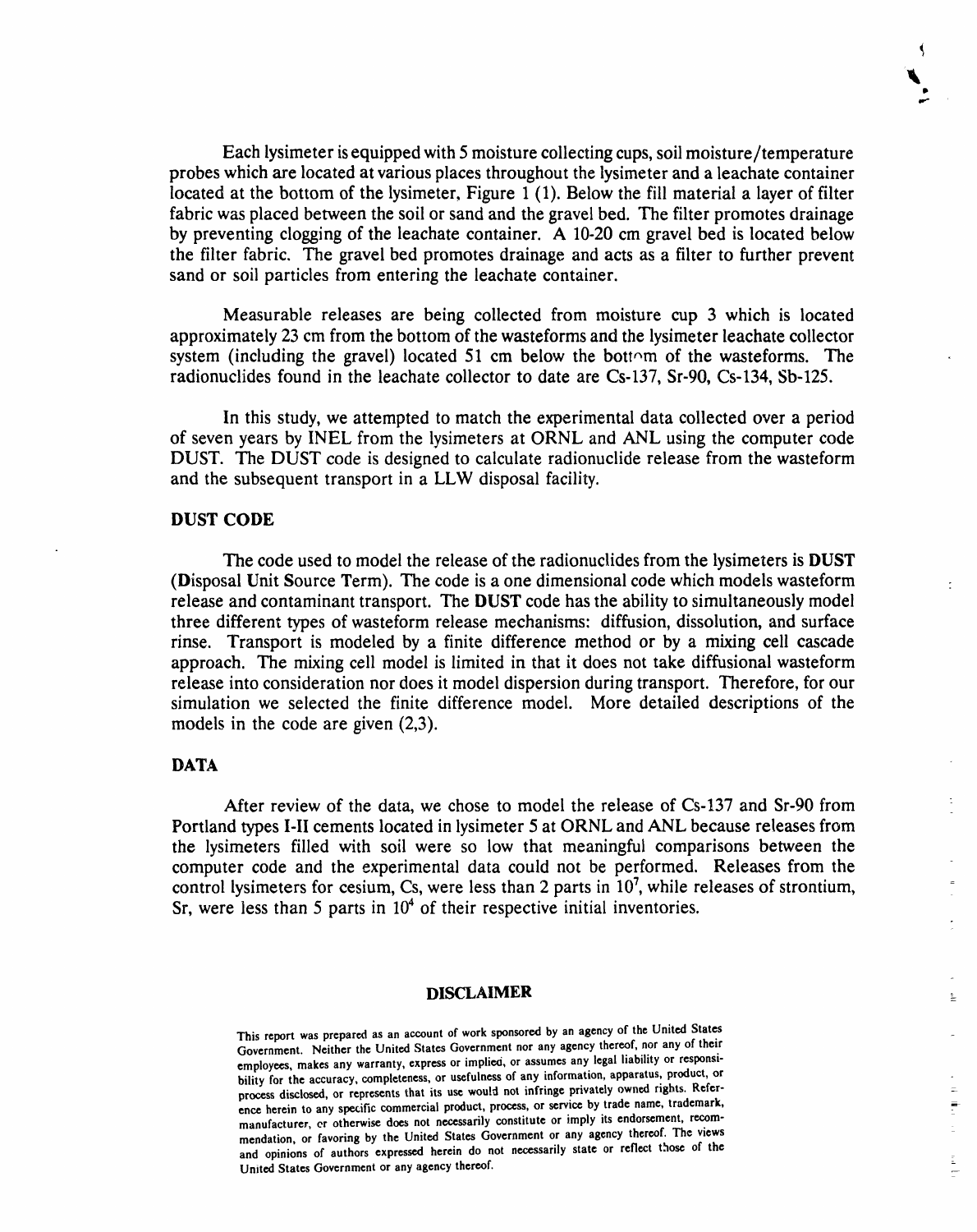



 $3<sup>1</sup>$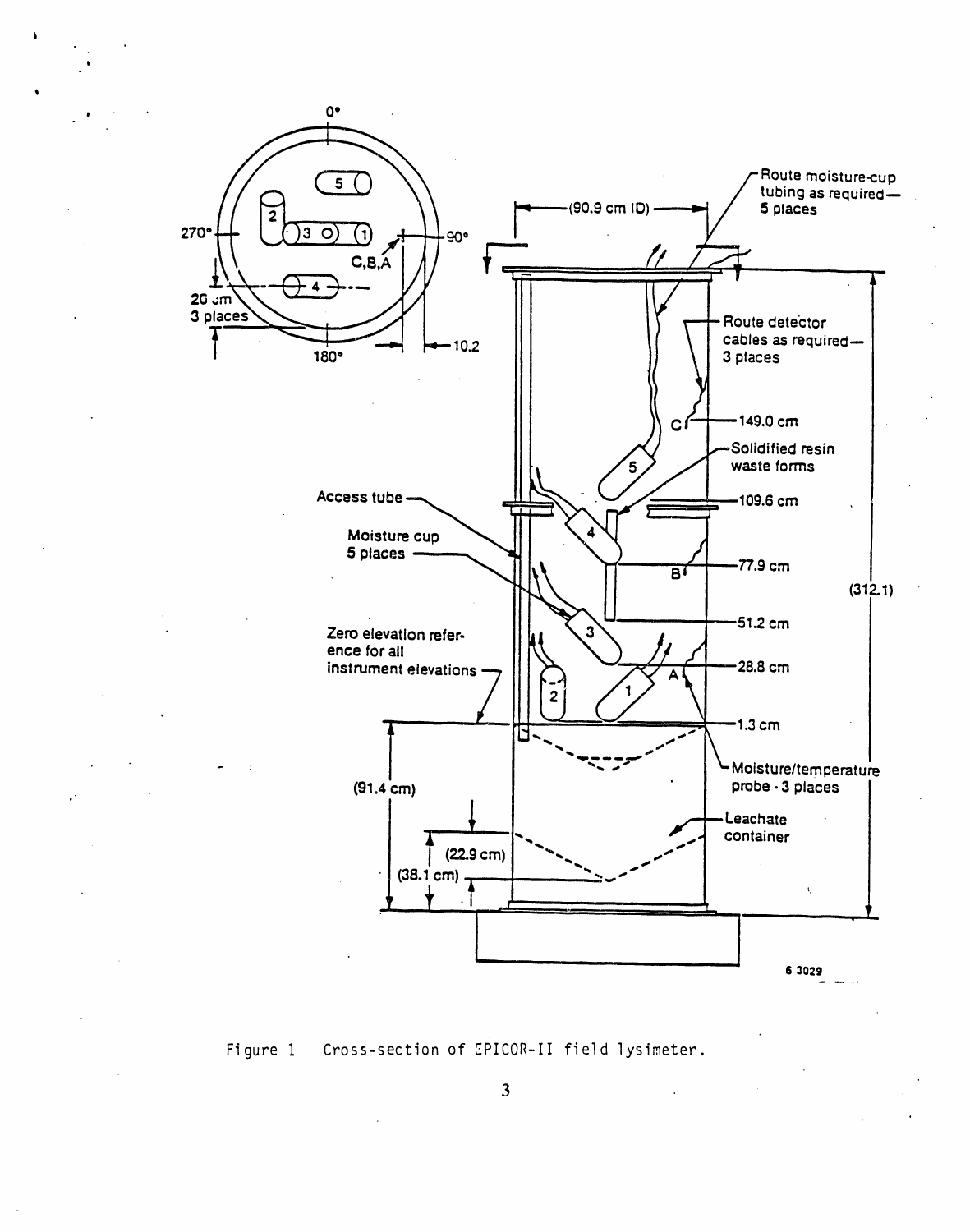At ANL, lysimeter 5 contained resin type I solidified in Portland type I-II cement, while lysimeter 5 at ORNL contained resin type II also solidified in Portland type I-II cement. Experimental measurements of release from these wasteforms indicate diffusion is the rate controlling mechanism (1). Measured diffusion coefficient values for the resins under study solidified in Portland type I-II cements are 9.6E-10 cm2*/*s (4) for Sr-90 and 5E-11 cm2*/*s (1) for Cs-137. These values will be used as our base case values. The darcy velocities ranged from 2.59E-6 cm*/*s at ANL to 3.6E-6 cm*/*s at ORNL (5). The soil bulk density values were 1.55 g/cm<sup>3</sup> at ANL and 1.60 g/cm<sup>3</sup> at ORNL (6). Moisture content values were calculated using the effective soil porosity and the fraction of saturation values found in Rogers, 1988 (1). In lysimeter 5 at both sites the moisture content was calculated as 21%. The dispersion and distribution coefficients were not measured for Sr**-**90 or Cs**-**137. As such, they were estimated by fitting the model predictions to the data. The released mass collected from the lysimeters over the first seven years, which was used to make comparisons to the DUST code predi*c*tions**,** represented less than 0.05% of the total inventory of Sr-90 in lysimeter 5 at ORNL and ANL. At ORNL the released amount represented less than 1.7E-5% of the Cs**-**137 inventory in lysimeter 5.

e

## MOD**E**L

The base geometry for our model placed **11**1 nodes with equal spacing of 1 *c*m. The 7 wasteforms were *b*roken into 53 separate forms of 1 cm height. However, diffusion controlled release from the wasteform was modeled using the total dimensions of the *combined wasteforms, that is, a cylinder of 2.4 cm in radius and a height of 53 cm. We took* concentration and flux traces to match moisture cup 3 and the lysimeter leachate collector. The concentration and flux traces were taken at the points 23 and 51 cm below the wasteforms. In this paper, we use the total mass released 51 cm beneath the wasteform as our performance measure. Outputs were stored every quarter year and the actual data was interpolated so the model and actual times coincided with one another. The soil diffusion coefficient had a minor role on the release from the bottom of the lysimeter and it was set to 1E-7 cm<sup>2</sup>/s at both ORNL and ANL. Zero concentration was specified at the top boundary for the ANL and ORNL trials. Zero dispersive flux was specified at the bottom boundary in both cases. This boundary condition simulates release through drainage. Initial amounts of Cs-137 and Sr**-**90 varied at ORNL and ANL due to the fact that they were solidified with two different resin types. In ORNL lysimeter 5, the type I wasteform, had a total initial inventory of 3.29E**-**3 Ci of Sr-90 and 1.432 Ci of Cs-**1**37 (6). The type II wasteform at ANL had a total initial inventory of 1.84E-2 Ci of Sr**-**90 (6). Cs**-**137 was not modeled at ANL for lack of abundant releases.

Three parameters are known to strongly influence release through the lysimeter soil column. They are  $K_d$  (the distribution coefficient) and the dispersion coefficient, which together *c*ontrol transport from the wasteform through the soil column, and the wasteform diffusion coeffi*c*ient which controls wasteform release rates. Several *c*ases were modeled where either  $K_d$ , the dispersion coefficient, or the wasteform diffusion coefficient were varied to best match the actual release data from the lysimeters.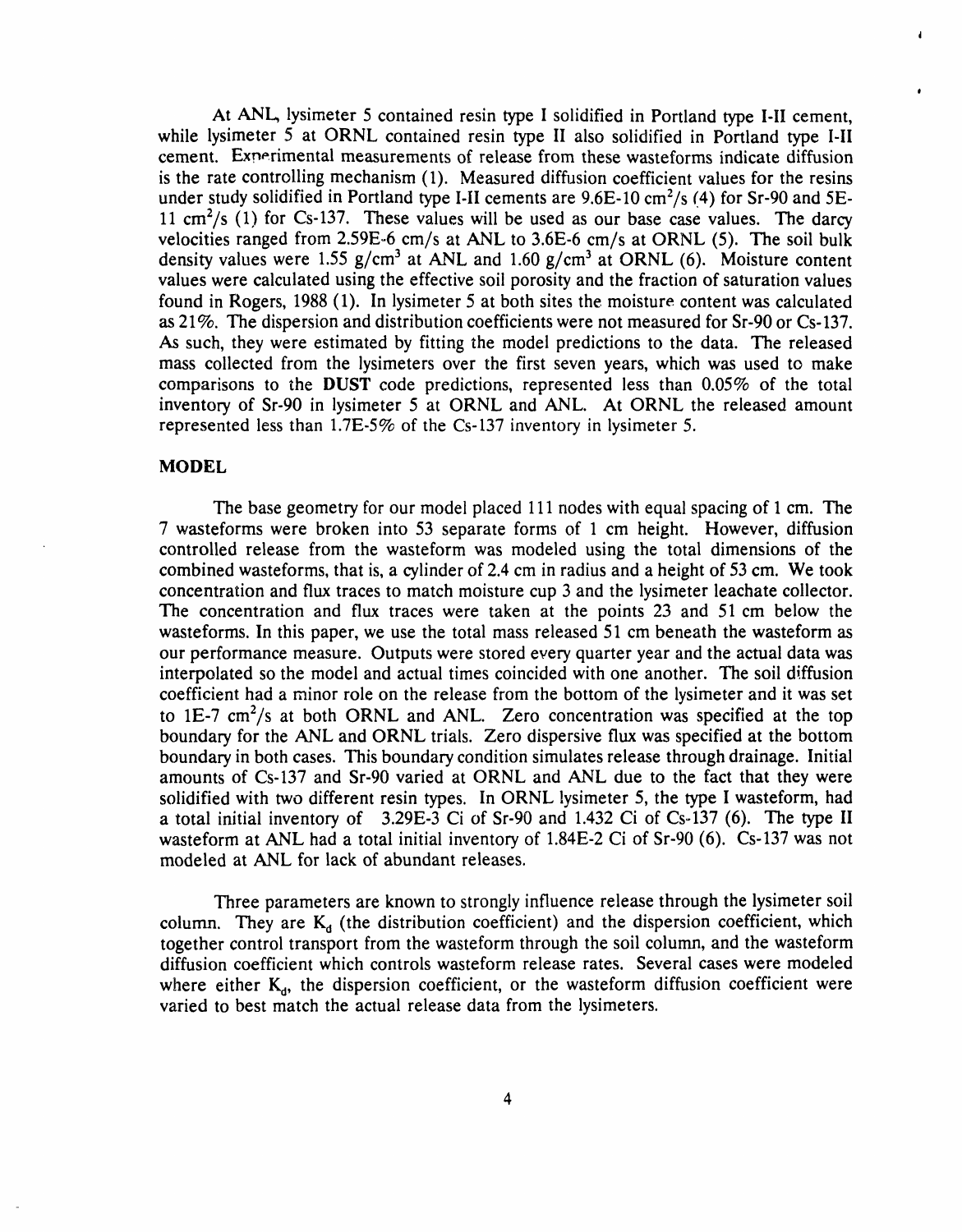#### **RESULTS AND DISCUSSION**

During sever**a**l trials it was proven that **a**ltering the time step size from 1.56E**-**3 to 0.5 years caused the predicted integrated mass flux to vary by a factor of 2**-**8 during the first 10 years. At these times the fracti**o***n*al release at the lysimeter drain is so small (< 0.05%) that numerical truncation errors are important. After 10 years, however, the predicted integrated mass fluxes become independent of time step size over the range tested. Based on these results a time step size of 0.03125 yrs was chosen for **p**roblems simulated less than 10 years and 0.125 yrs for trials greater than 10 years.

The results of varying the finite difference mesh space size on predicte**d** mass release at the lysimeter bottom indicated that a one cm. mesh provided sufficient accuracy. Calculating identical problems on a one-half cm. mesh resulted in a difference in predicted cumulative release of less than 20% over 7 years.

A number of trials were run by varying one of the three key parameters (distribution coefficient, dispersion coefficient, or wasteform diffusion coefficient) effecting release and attempting to match the measured release data.

## Effect of K*a*

In general, increasing the value for  $K_d$  increases the time it takes the contaminant to travel to the lysimeter drain. Therefore, releases are lowered as  $K_d$  increases. Figure 2 shows this effect for Sr-90 using a wasteform diffusion coefficient of 9.6E-10 cm<sup>2</sup>/s (5) and an assumed dispersion coefficient of 8.5 at ORNL lysimeter 5. The assumed  $K_d$  values ranged from 22 - 28. The graph indicates how sensitive the release rates are to the  $K_d$ values. Releases at 7 years decrease by a factor of 5 when  $K_d$  changes from 22 to 28.

#### Effect of Dispersion Coefficient

In contrast, increasing the value for the dispersion coefficient initially causes mass to reach the lysimeter drain at earlier times. In Figure 3, the sensitivity of the predicted release to the dispersion coefficient is presented. The K<sub>d</sub> value is held constant at 24.0 and the wasteform diffusion coefficient is held at 9.6E-10 cm<sup>2</sup>/s. As a rule of thumb, the dispersion coefficient is typically 0.01-0.1 times the scale of the experiment for unsaturated systems (7). In these lysimeters, the bottom of the wasteform is approximately one-half meter from the measurement point and the top of the wasteform is one meter. Hence, we expect the dispersion coefficient value to range from 0.5 to 10. In our studies we changed the dispersion coefficient from  $0.6$  to  $8.5$ . In doing so, the predicted mass release varied by six orders of magnitude over the experimental time frame, 7 years.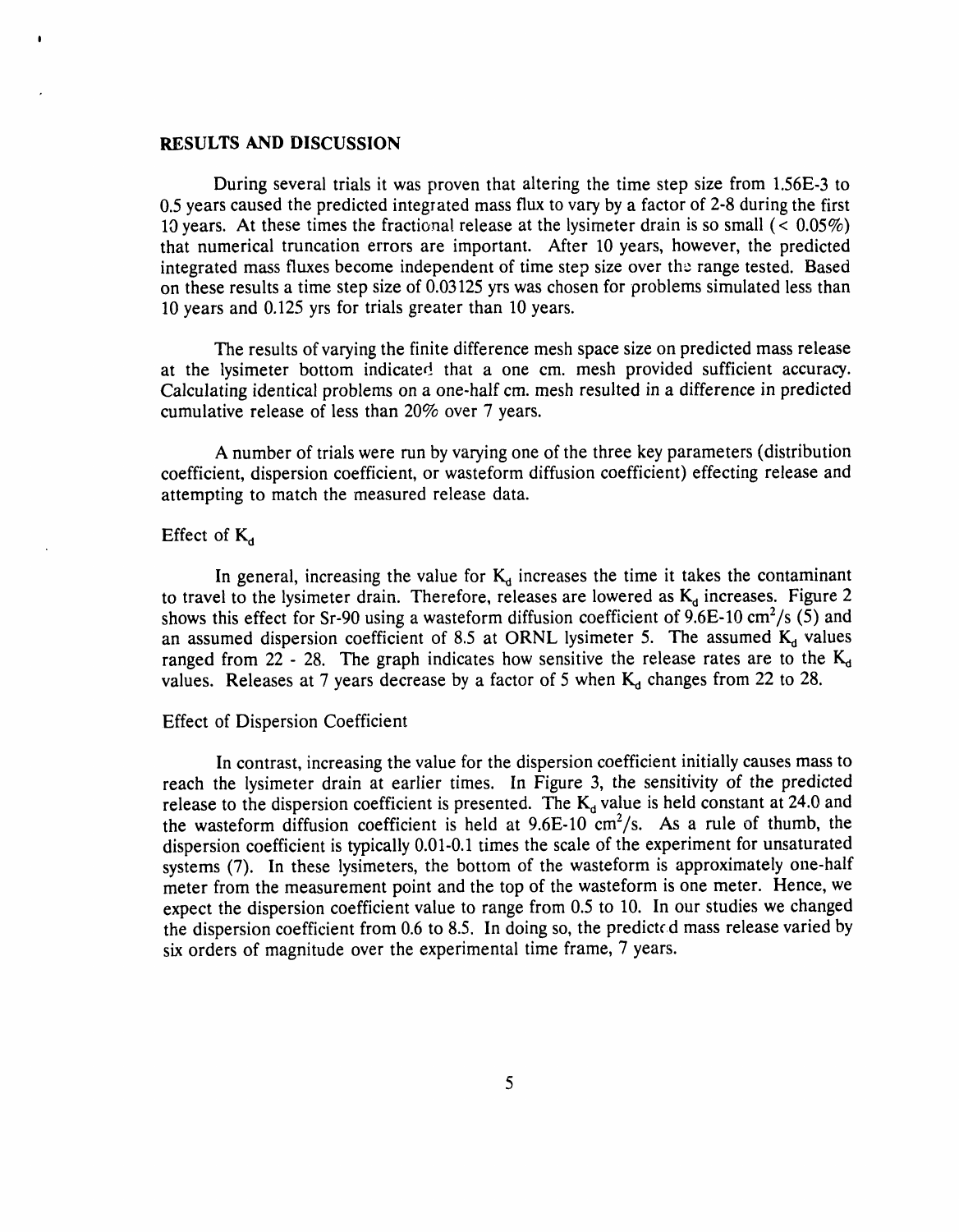

Figure 2 Effect of Kd value on predicted Sr-90.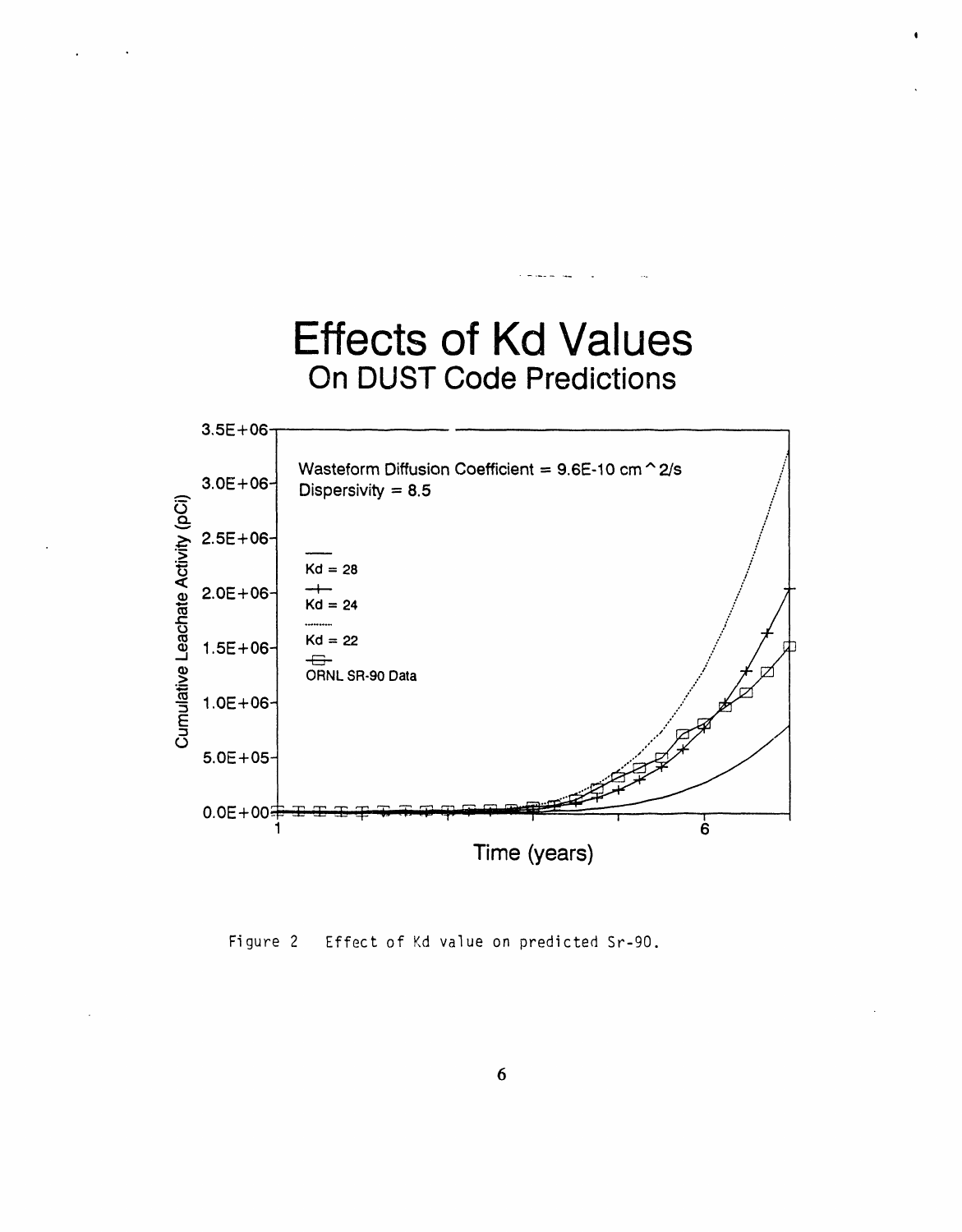

Figure 3 Effect of dispersion coefficient on predicted release of Sr-90 release from ORNL lysimeter 5.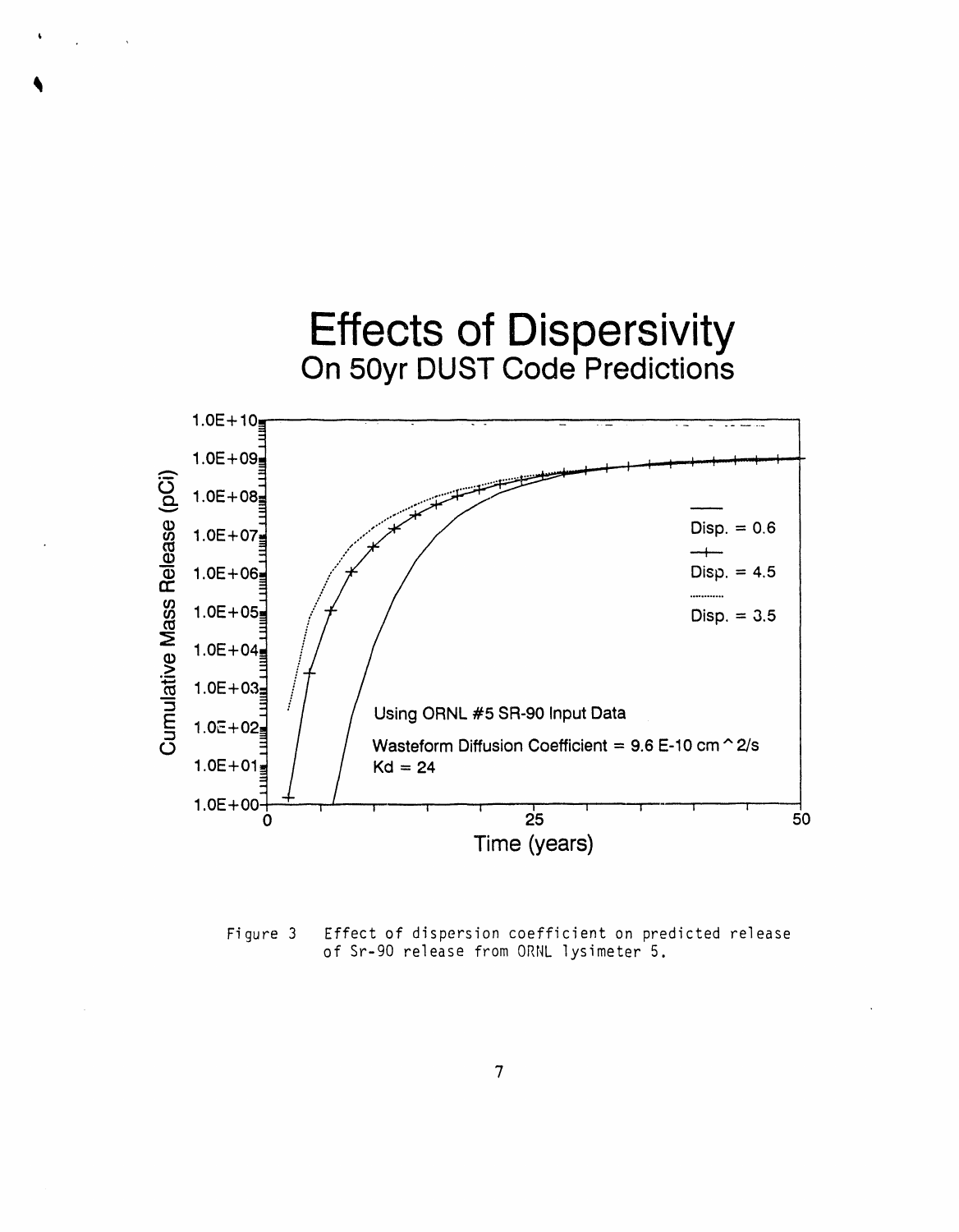However, although the mass release is very sensitive to the value of the dispersion coeffi*c*ient at early times, after 30 years the value of the dispersion coefficient alters the predicted release by less than 10% (Figure 3). This indicates that ultimately release at the lysimeter drain is controlled by the distribution coefficient.

### Effect of Wasteform Diffusion Coefficient

Figure 4 depicts the effects of wasteform diffusion coefficient on the predicted releases from Sr-90 at ORNL. The  $K_d$  value is held at a constant of 24 and the dispersion coefficient is held at 8.5. Figure 4 shows that if one changes the wasteform diffusion coefficient by two orders of magnitude (from 9.6E-9 - 9.6E-11 cm<sup>2</sup>/s) the lysimeter release curve increases by slightly less than one order of magnitude, lt is interesting to note that the DUST predictions using the measured diffusion coefficient is very close to the ORNL Sr-90 data.

Ancillary calculations of the release from the wasteform indicate that for diffusion release after 7 years approximately 89% of the mass would be released if  $D_{wf}$  = 9.6E-9 cm<sup>2</sup>/s; 39% if  $D_{\text{wf}} = 9.6E-10 \text{ cm}^2/\text{s}$ ; and 14% if  $D_{\text{wf}} = 9.6E-11 \text{ cm}^2/\text{s}$ . The experimentally measured values for Sr-90 at the bottom of the lysimeter are less than 0.05% of the total inventory. Therefore, either the wasteform release rates are much lower than those measured in Reference 5 or transport processes are controlling release through the soil column.

For diffusion controlled release, with fractional releases less than 20%, release is proportional to the square root of the diffusion coeffi*c*ient. Consequently, if release from the wasteform were controlling releases at the bottom of the soil column, diffusion coefficients would have to be approximately  $1E-17 \text{ cm}^2/\text{s}$ . This is almost eight orders of magnitude less than the measured value. It is very unlikely that the value is this small.

#### Best Estimates for Distribution and Dispersion Coefficients

Using the measured wasteform diffusion coefficients, the other two key parameters (K*a* and the dispersion coefficient) were varied to obtain the best fit to the entire release curve. By adjusting these parameters simultaneously, roughly, the same total release can be achieved at a given time. However, the time dependence of mass release varies substantially based on the choice of these parameters. Therefore, we attempted to match the measured concentrations at ali ti*m*es.

Lysimeter leachate concentrations were calculated from the actual data using the amount of mass collected per volume of leachate sampled over a given time period. *T*he actual data was again interpolated so that the time of collection equaled the DUST code output times of every quarter year. The volume of leachate and released amounts were found in References (5,8).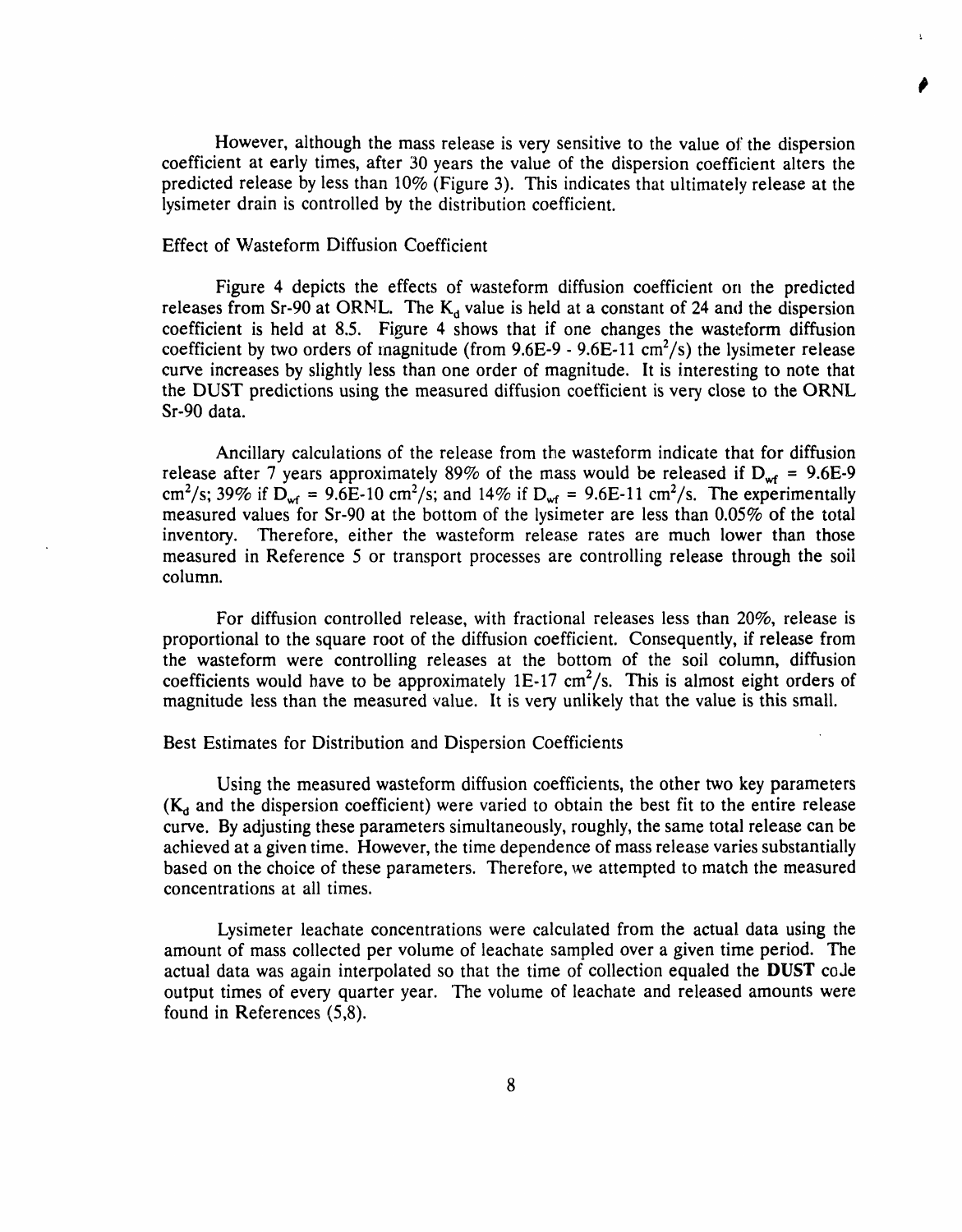



Effect of wasteform diffusion coefficient on predicted Figure 4 release of Sr-90 from ORNL lysimeter 5.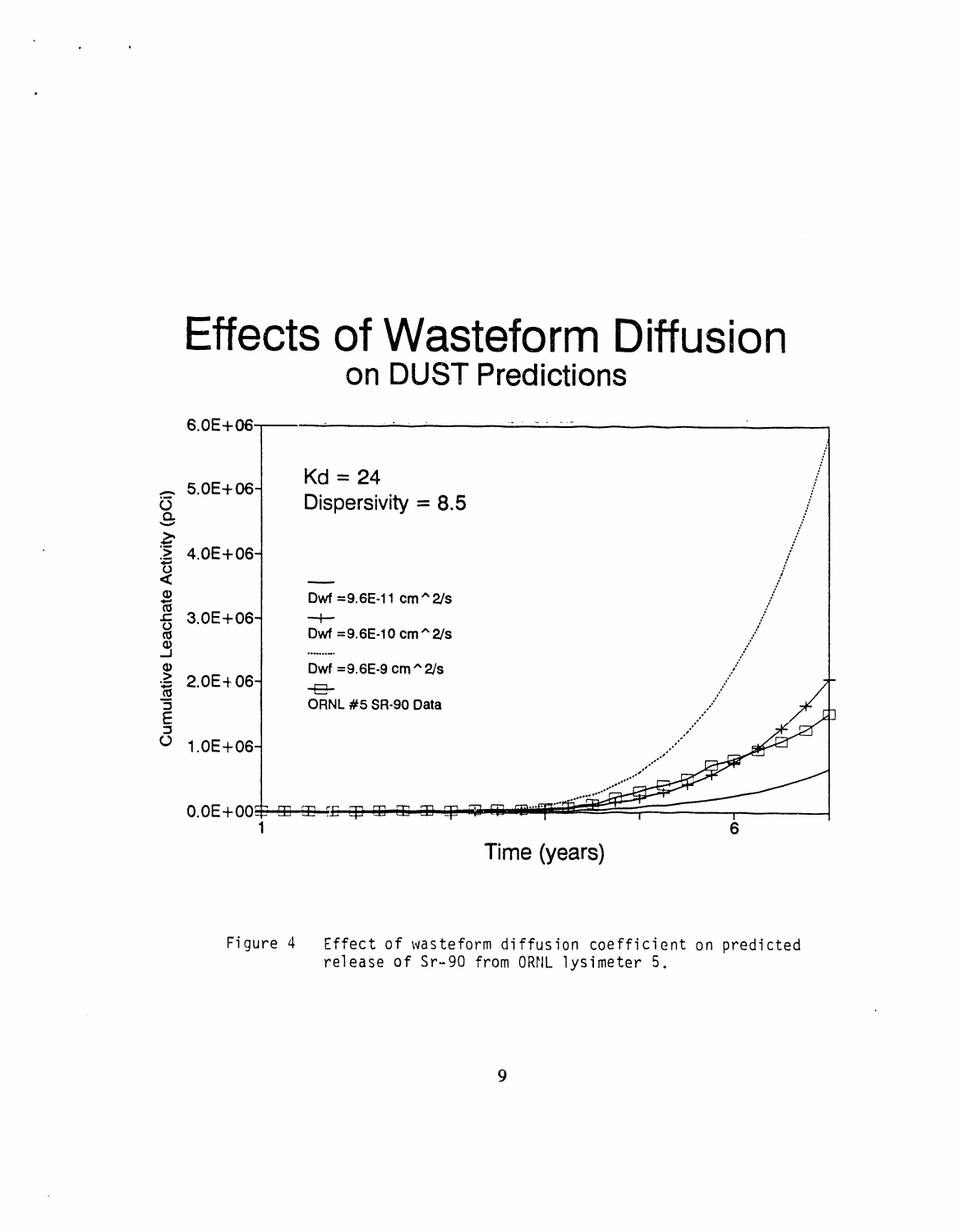Figure 5 contains actual data along with the DUST predicted **c**oncentrations for Sr-90 at ORNL lysimeter 5. Aft**e**r several trials we determined our best estimated param**e**ters to be  $K_d$ =24, dispersion coefficient = 8.5, and the measured wasteform diffusion coefficient of 9.6E-10 cm2*/*s. Although the measured release data varies substantia!\_y betwe**e**n sampling periods, the general trend o**f** increasing concentration can be seen in Figure 5. After 6 years, the pr**e**dicted concentrations are within 25% of the m**e**asured con**c**entration. During the 7<sup>th</sup> year, the concentration in solution decreases slightly while the predicted concentration increas**e**d l**e**aving a **f**actor of 3 di**f**ferenc**e** betw**e**en the two. The d**e**crease in measur**e**d concentration re**f**lects the year to year variability in the data.

Figure 6 c**o**ntains actual data al**o**ng with the DUST predicted concentrati**o**ns for Sr-9**0** at ANL lysimeter 5. Our best estimated parameters used by DUST in these trials were K*,*\_  $= 24.5$ , dispersion coefficient  $= 8.5$ , and the measured wasteform diffusion coefficient of 9.6E-10 cm<sup>2</sup>/s. Figure 6 shows predicted concentrations that again show a reasonable fit to the data. This simulation was extended over a 20 year period and the results are seen in Figure 7. If the model parameters are correct, the concentrations will increase slowly from 1000 pCi*/*L at 7 years to a value close to lE5 pCi*/*L at 20 years. This prediction implies that the amount of mass collected in lysimeter bottom will significantly increase over the next 15 years.

The lack o**f** measured dispersion coefficient and K*a* fur**t**her necessitate the need to obtai*n* longer term data. Figure 8 shows two predicted Sr-90 release curves for lysimeter 5 at GRNL plotted along with the actual data. The first case has a dispersion coefficient = 0.6 and  $K_d$  = 10 (case 1). The second has a dispersion coefficient = 8.5 and  $K_d = 24$  (case 2). After 7 years, the model predicts essentially the same total release. At early times, case 2 has the higher releases. However, over 20 years, case 1 will have released 33% of the total Sr-90 inventory, whereas case 2 will have released 3.3% of the inventory. Th*:*s is caused by the lower value of the dispersion coefficient (which minimizes early releases) and lower K<sub>a</sub> value (which reduces the travel time causing higher releases) in case 1.

#### CONCL**U**S**I**ONS

This numerical study was hampered by ti**:**e lack of soil specific data. Due to the high sensitivity of predicted releases to the model parameters (K*a* and dispersion coefficient), it is essential that site specific data be collected for these parameters. In addition, longer term tests are needed to better quantify model parameters, i.e., greater fractional releases are needed to better model the release patterns from the lysimeters. In fa*c*t, because less than 0.045% of Sr-90 and 1.7E-5% of Cs-137 total inventory has been recovered in the lysimeter bottoms, any parameter values estimated in this study are subject to large uncertainties.

.... **\***' \_i\_I **'** \_'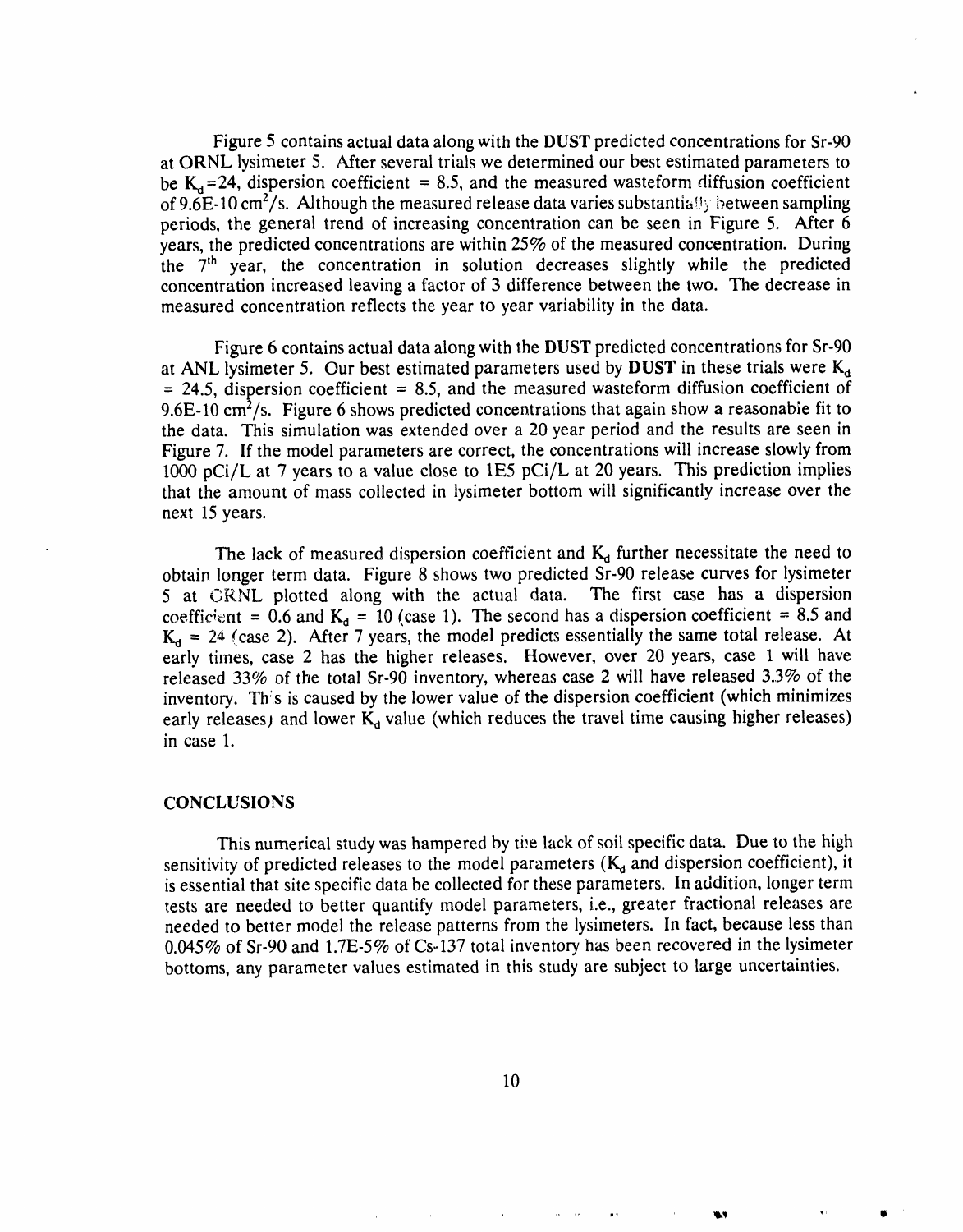

Figure 5 Predicted versus measured release concentrations of Sr-90 for ORNL lysimeter 5.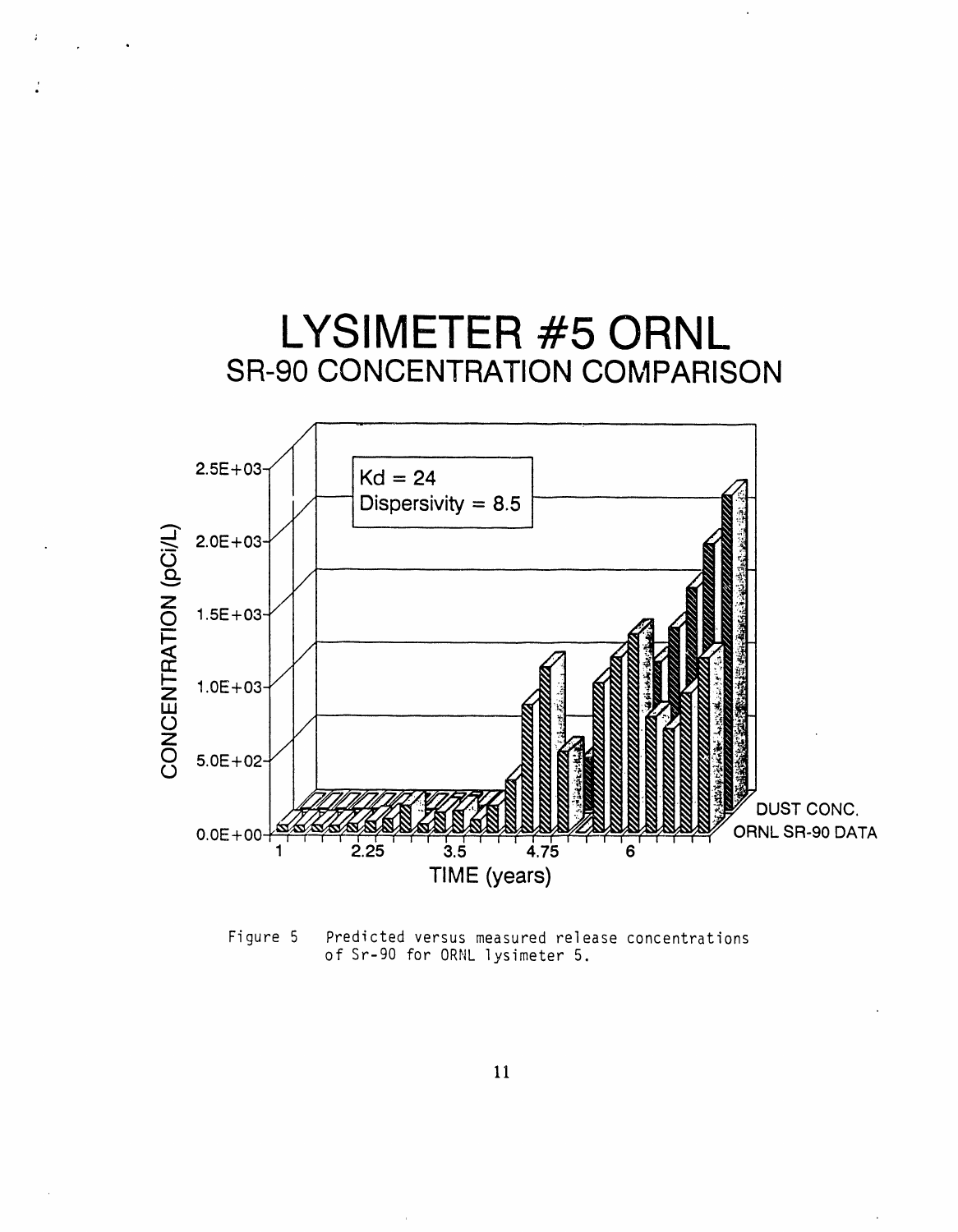

Figure 6 Predicted versus measured release concentrations of Sr-90 for ANL lysimeter 5.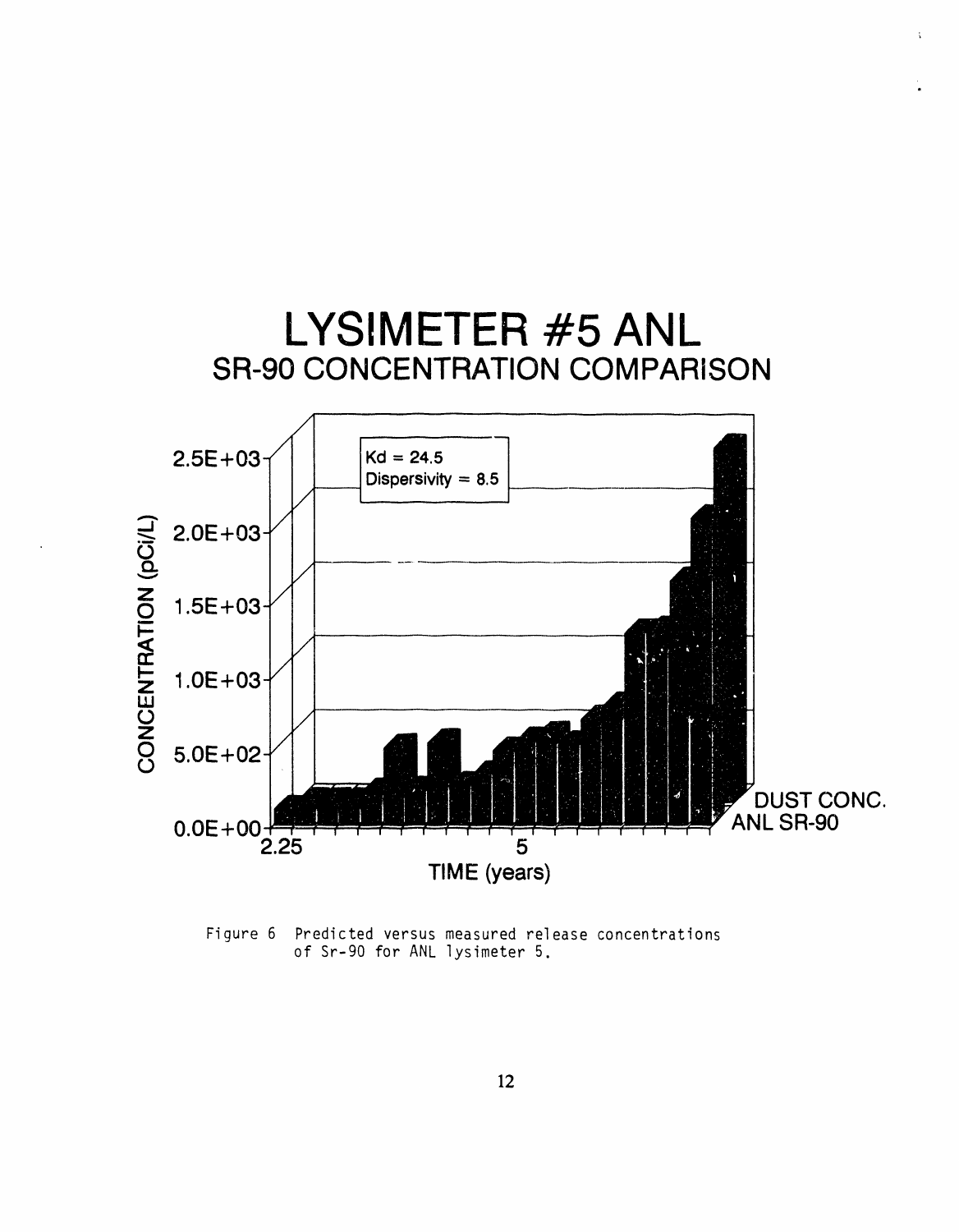

Figure 7 Predicted concentrations of Sr-90 over 20 years for ANL lysimeter 5.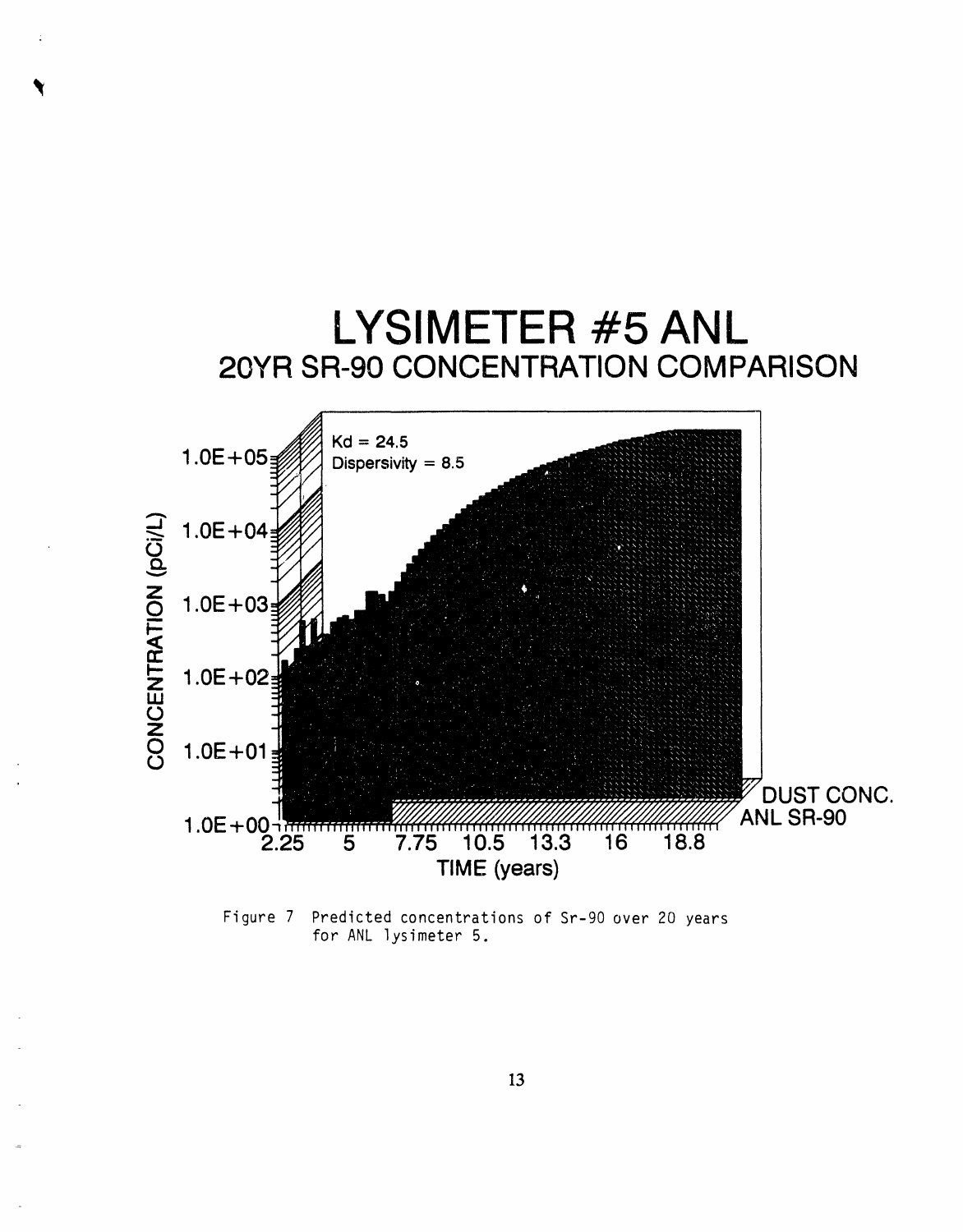# DUST Predicted 20yr Cumulative Release SR-90 ORNL LYSlMETER #5  $1.0E + 10$  $1.0E + 09$  $1.0E + 08$  $1.0E + 07$ .\_  $1.0E + 06$  Kd=24, Disp=8.5  $1.0E + 05$  $Kd = 10$ , Disp=0.6 " 1.0E+04 ......... " ........... ORNL SR-90 Data  $1.0E + 03$ E  $1.0E + 02$ 1.0E + 01  $\frac{1}{2}$  /  $\frac{1}{2}$  Wasteform Diffusion Coefficient = 9.6E -10 cm  $\degree$  2/s  $1.0E+00$ <sup>1</sup>  $10$  $0$  and  $10$  and  $20$ Time (years)

 $\pmb{\chi}$ 

Figure 8 Predicted cumulative rele**a**se of Sr-9**0** over 2**0** years from ORNL lysimeter 5. Actual releases for the first 7 years are presented for comparison.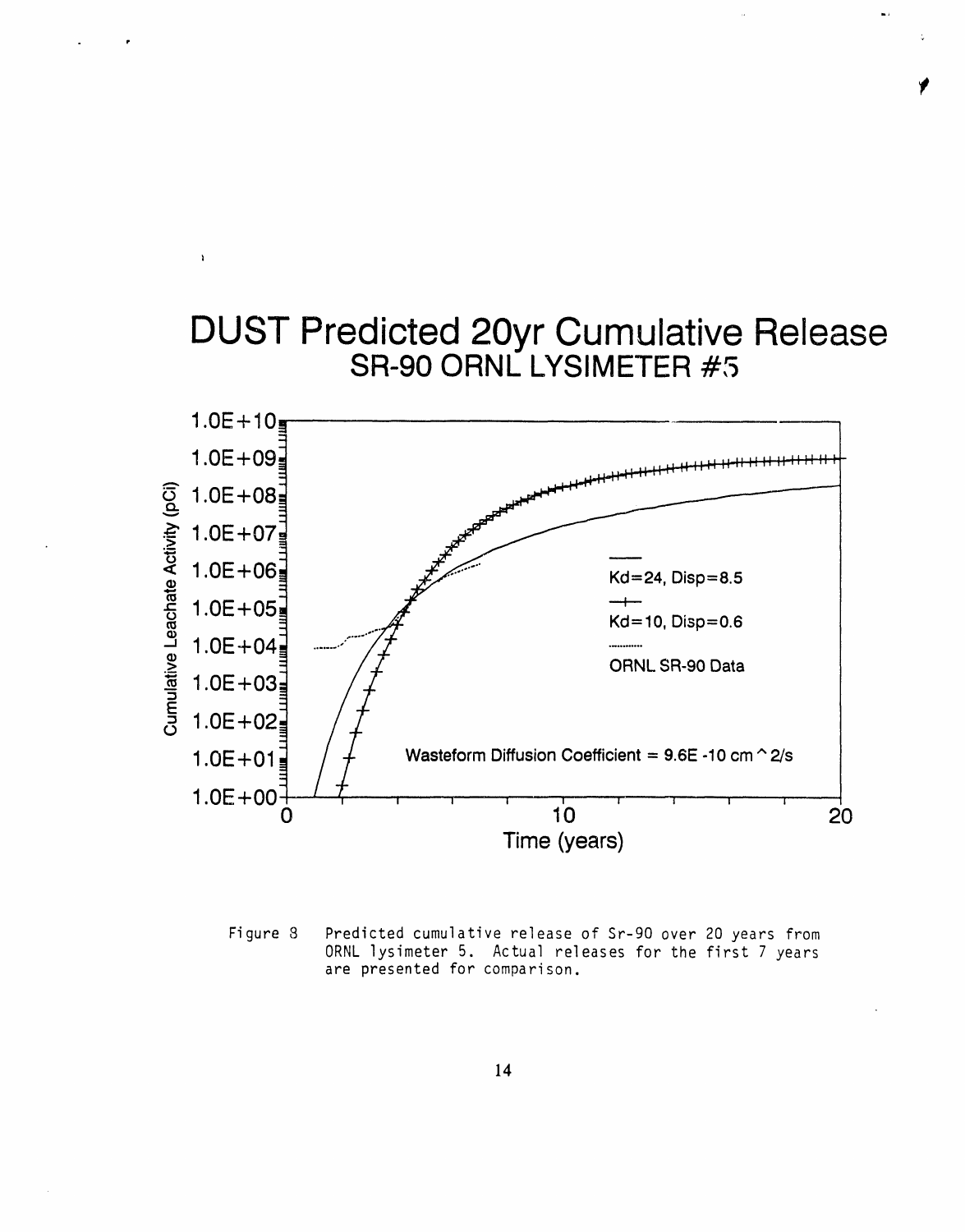The numerical s**t**udies of **t**his **s**ystem show that dispersion is an important fac**t**or in determining release over the first 7 years. Using experimentally determined wasteform release rates and the best fit  $K_d$  values, a change in dispersion coefficient from 0.6 to 8.5 altered the mass release by 6 orders of magnitude. After 50 years, however, model predictions indicate that release at the bottom of the lysimeter is independent of the disp**e**rsion coefficient to within 10%. This indica**t**es that transport in this system is adv**e**c**t**ion dominated for these values of dispersion coefficient.

Wasteform release rates are not controlling the release measured at the lysimeter drain. Our studies on wasteform release rates indicate that over 39% of the inventory will be released in the first 7 years if the diffusion coefficient is 9.6E-10 cm<sup>2</sup>/s, as measured. Since the total release at the lysimeter drain at both sites is less than 0.045**%**, it appears that transport p**a**rameters are controlling release to the drain and solute concentrations.

## **RECOMMENDATIONS**

1

- It is strongly recommended that soil distribution coefficients  $(K_d/s)$  be **measu**r**ed fo**r **t**h**e** r**adionuclides of inte**r**est.**
- **If** p**ossi**b**le**, **me**as**ur**em**ents of t**h**e dis**p**e**r**sion coefficients s**h**ould** b**e o**b**tained**. **Inte**r**p**r**eta**t**ion of dispe**r**sion data** m**ay** b**e difficult as dis**p**e**r**sion is a function of t**he p**o**re **size distri**b**ution**, **scale of t**h**e ex**p**e**r**iment**, **and t**h**e p**r**esence of im**p**urities**, **e.g**., **small stones.** Th**erefo**r**e**, the **exact conditions of t**he **measu**r**ement sam**p**le** m**ay not matc**h **t**h**ose in t**h**e lysimeters.**
- **-** Th**es**e **lysi**m**eter experi**m**ents s**ho**u**l**d be continued**. Af**ter seven yea**r**s**, **release** w**as less t**h**an 0.04**5**% o**f **t**h**e invento**r**y fo**r **any radionuclide**. Th**is is fa**r **too little for o**b**taining a** r**elia**b**le**, **quantitative**, **unde**r**standing of t**h**e system.**

This work was performed under the auspices of the U.S. Nuclear Regulatory Commission.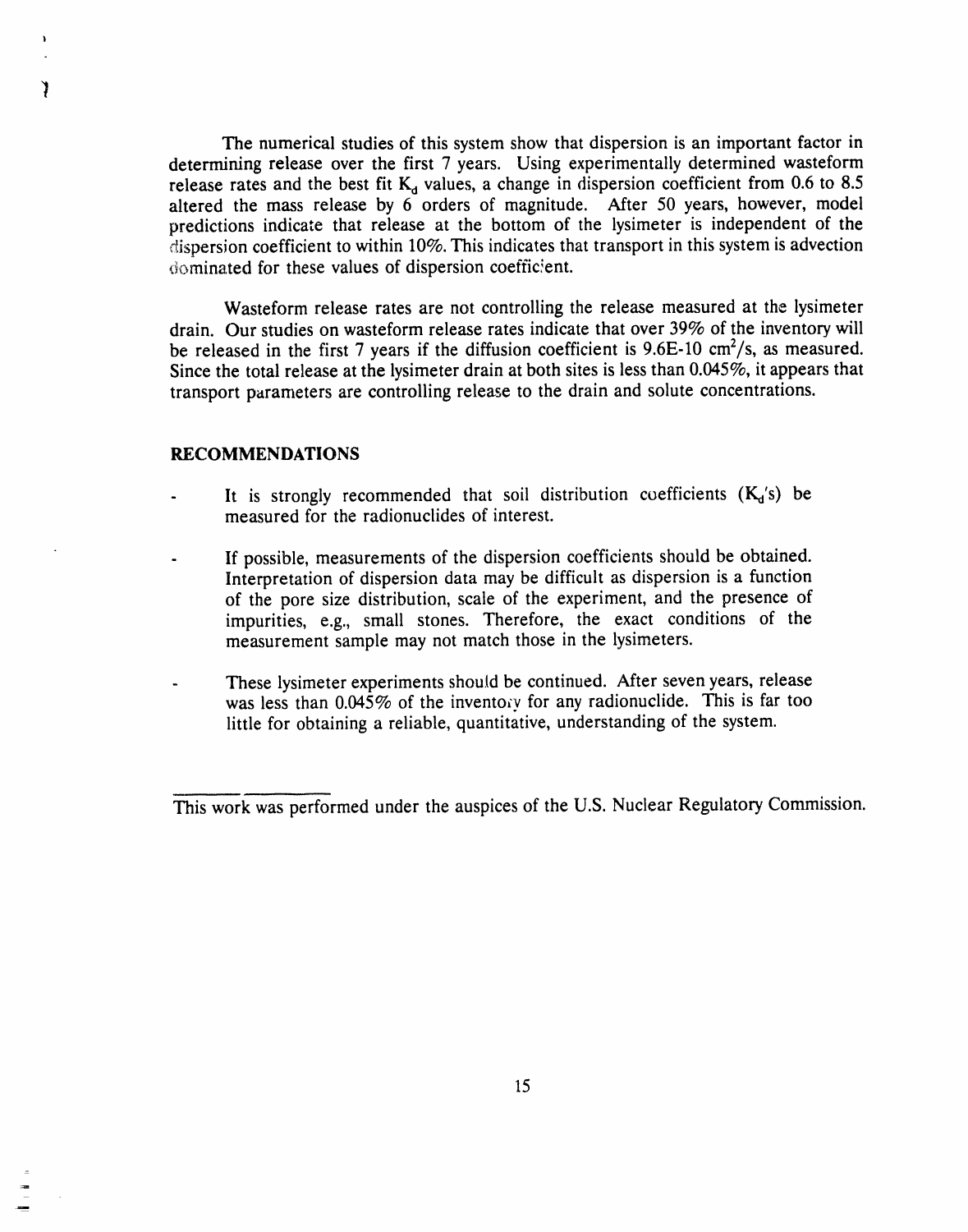#### **REFERENCES**

1. R**.D**. ROGERS, J**.**W. **M**CCONNELL, JR., E.*C*. DAVIS, an**d J**.**D.** jASTROW, "Annual Report of the TMI-2 EPICOR-II Resin*/*Liner Investigation," EG&G Idaho Inc., (December 1988).

ţ

- 2. T,M. SULLIVAN, "Selection of Models to Calculate the LLW Source Term," Brookhaven National Laboratory (October 1991).
- 3. T.M. SULLIVAN, "DUST, Disposal Unit Source Term: Data Input Guide," NUREG*/*CR-xxxx, in press.
- 4. J.W. MCCONNELL, JR., Information presented at the NRC workshop on Performance Assessment, Washington D.C. (June 2-5, 1992).
- 5. J.W. MCCONNELL, JR., R.D. ROGERS, J.D. JASTROW, D.S. WlCKLIFF, and R.R. BREY, "Field Lysimeter In*v*estigations: Low Level Waste Data Base Development Program for Fiscal Year 1991 Annual Report," NUREG*/*CR-5229, Vol. 5, EG&G Idaho Inc., (January 1992).
- 6. R.D. ROGERS, J.W. MCCONNELL JR., E.C. DAVIS, and M.W. FINDLEY, "Field Testing of Waste Forms Containing EPICOR-II Ion Exchange Resins Using Lysimeters," EG&G Idaho Inc. (June 1986).
- 7. W.R. WALDROP, "Review of Field-Scale Physical Solute Transport Processes in Saturated and Unsaturated Porous Media, Final Report," EPRI-EA-4190 (1985).
- 8. J.W. MCCONNELL, JR., R.D. ROGERS, J.D. JASTROW, D.S. WlCKLIFF, and T.M. SULLIVAN, "Field Lysimeter Investigations: Low Level Waste Data Base Devel<sub>C</sub>oment Program for Fiscal Year 1992 Annual Report," NUREG/CR-5229, Vol. 5, EG&G Idaho Inc., in press.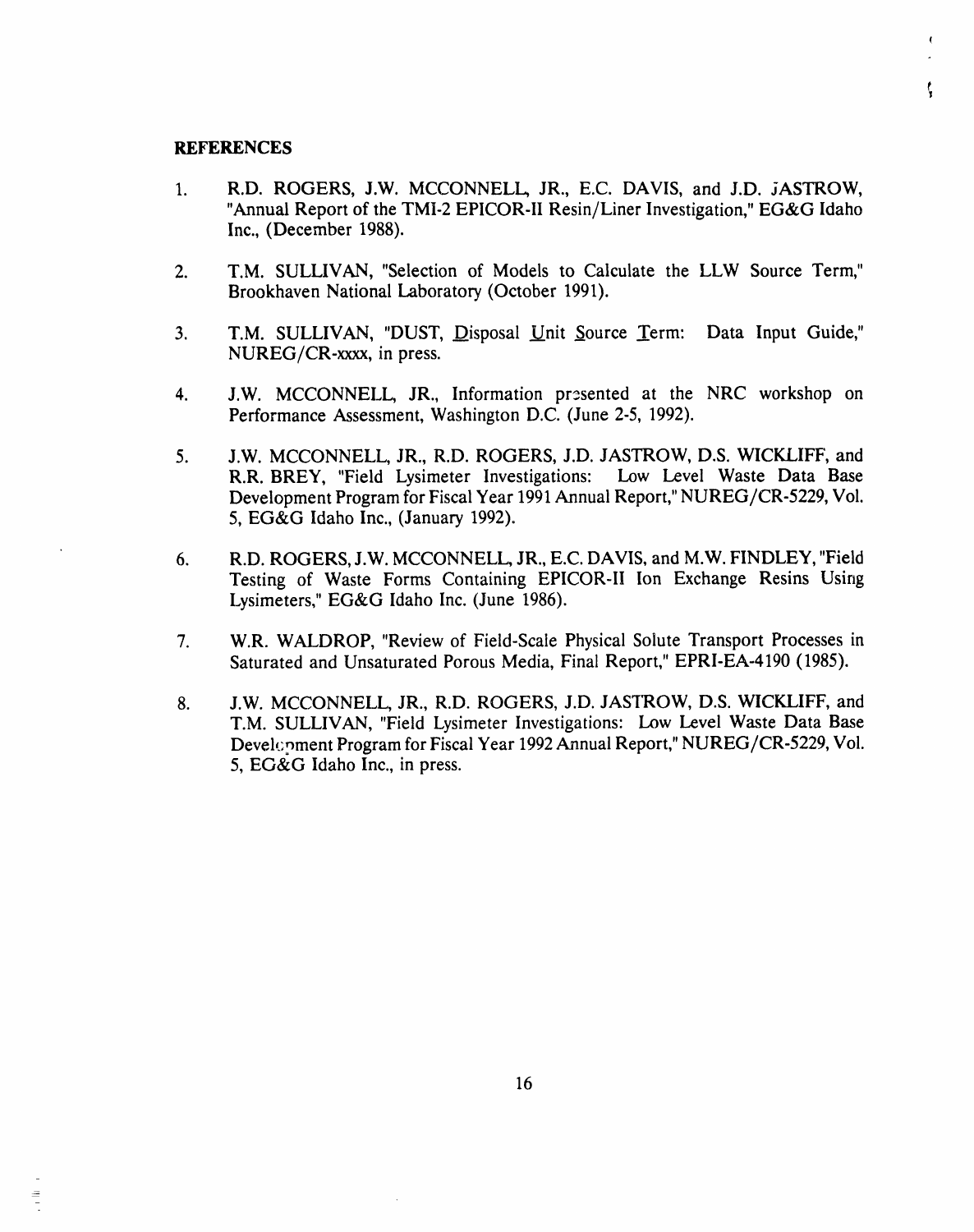





DATE FILMFD 6/1/93